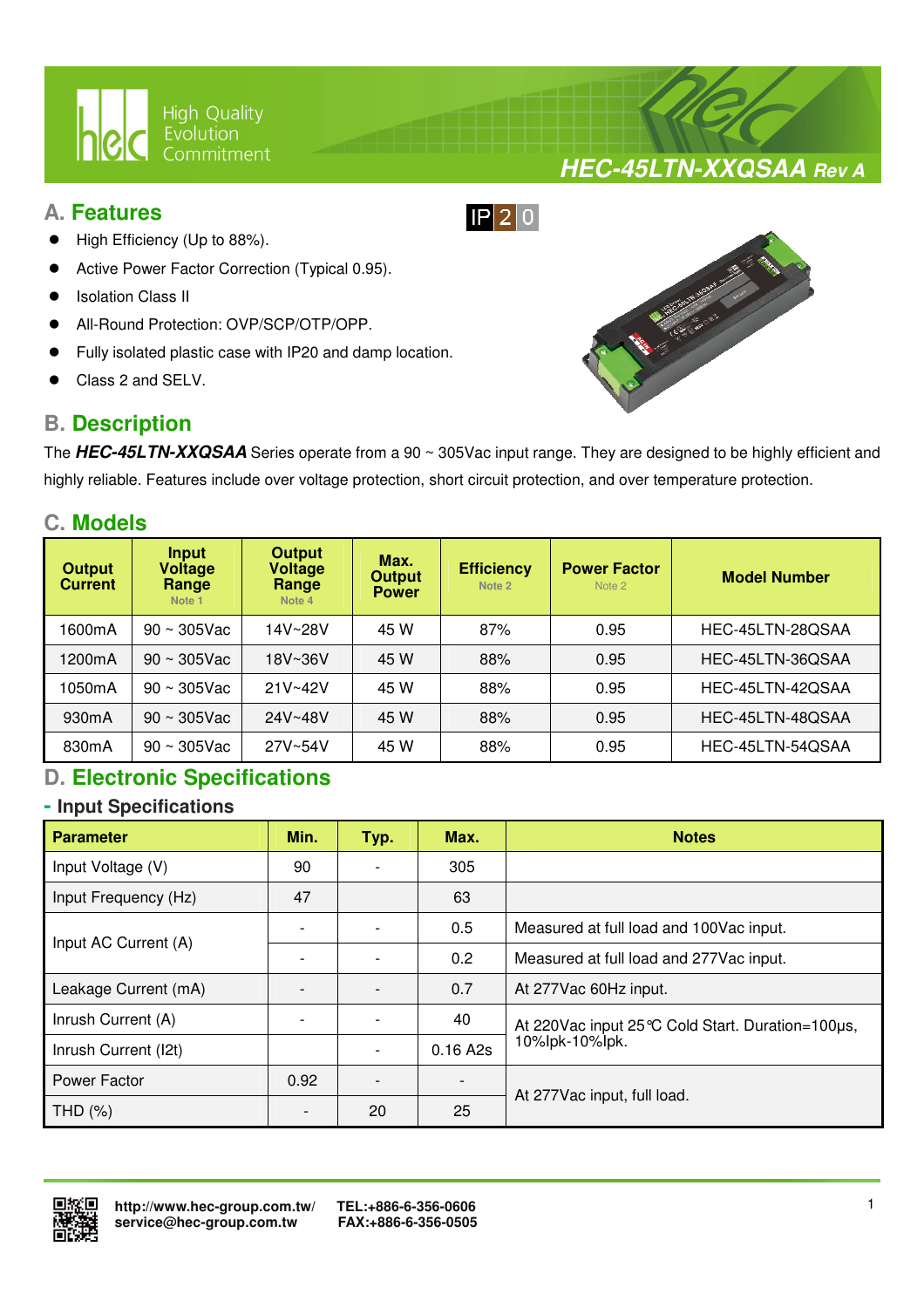

 $\overline{a}$ 



## **- Output Specifications**

| <b>Parameter</b>             | Min.                     | Typ. | Max.  | <b>Notes</b>                                                                          |
|------------------------------|--------------------------|------|-------|---------------------------------------------------------------------------------------|
| Output Current (mA)          |                          |      |       |                                                                                       |
| $I_0 = 1600$ mA              | 1520                     |      | 1680  |                                                                                       |
| $I_0 = 1200 \text{ mA}$      | 1140                     |      | 1260  |                                                                                       |
| $lo = 1050$ mA               | 998                      |      | 1103  |                                                                                       |
| $I_0 = 930$ mA               | 884                      |      | 977   |                                                                                       |
| $I_0 = 830 \text{ mA}$       | 789                      |      | 872   |                                                                                       |
| No Load Output Voltage (V)   |                          |      |       |                                                                                       |
| $Io = 1600$ mA               |                          |      | 35    |                                                                                       |
| $I_0 = 1200 \text{ mA}$      |                          |      | 50    | There will be no damage or hazardous conditions                                       |
| $lo = 1050$ mA               |                          |      | 63    | occurred with no loading.                                                             |
| $Io = 930$ mA                |                          |      | 63    |                                                                                       |
| $I_0 = 830$ mA               |                          |      | 63    |                                                                                       |
|                              |                          |      | 1%    | Measured by 20 MHz bandwidth oscilloscopes and                                        |
| Output Ripple Voltage (V)    |                          |      | Vomax | the output paralleled a 0.1uF ceramic capacitor and<br>a 10uF electrolytic capacitor. |
| Output Voltage Overshoot (%) | $\overline{a}$           |      | 110   | At full load condition.                                                               |
| Line Regulation (%)          | $\overline{\phantom{a}}$ |      | ±3    |                                                                                       |
| Load Regulation (%)          | $\overline{\phantom{0}}$ |      | ±5    |                                                                                       |
| Turn-on Delay Time (s)       | $\overline{\phantom{0}}$ | 0.5  | 1.0   | Measured at 220Vac input.                                                             |

## **- General Specifications**

| <b>Parameter</b>         | Min. | Typ. | Max. | <b>Notes</b>                            |
|--------------------------|------|------|------|-----------------------------------------|
| Efficiency (%)           |      |      |      |                                         |
| $lo = 1600 mA$           |      |      | 87   |                                         |
| $I_0 = 1200 \text{ mA}$  |      |      | 88   |                                         |
| $I_0 = 1050$ mA          |      |      | 88   | Measured at full load and 120Vac input. |
| $I_0 = 930 \, \text{mA}$ |      |      | 88   |                                         |
| $I_0 = 830 \, \text{mA}$ |      |      | 88   |                                         |
| Efficiency (%)           |      |      |      |                                         |
| $lo = 1600 mA$           |      |      | 87   | Measured at full load and 277Vac input. |
| $lo = 1200 mA$           |      |      | 88   |                                         |

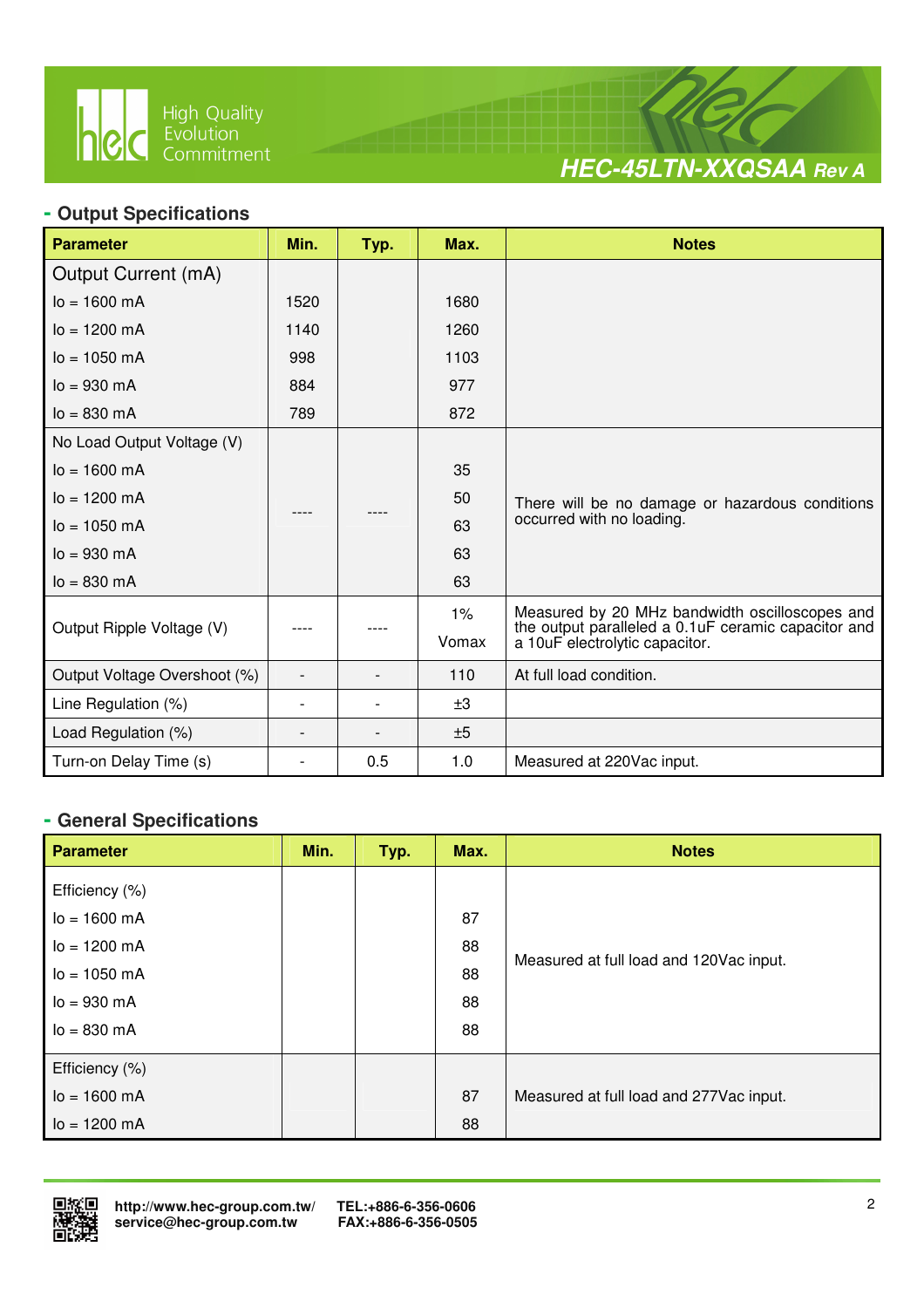

 $\overline{a}$ 

# **HEC-45LTN-XXQSAA Rev A**

| $I_0 = 1050$ mA                                 |         |                             | 88 |                                                                                                                                     |
|-------------------------------------------------|---------|-----------------------------|----|-------------------------------------------------------------------------------------------------------------------------------------|
| $I_0 = 930 \text{ mA}$                          |         |                             | 88 |                                                                                                                                     |
| $I_0 = 830 \text{ mA}$                          |         |                             | 88 |                                                                                                                                     |
| MTBF (hours)                                    | 320,000 |                             |    | Measured at full load 50°C ambient temperature<br>(MIL-HDBK-217F).                                                                  |
| Life Time (hours)                               |         | 100,000                     |    | Measured at rated input voltage with full load, Case<br>temperature=60 ℃ @ Tc point. See life time vs. Tc<br>curve for the details. |
| Case Temperature $(\mathcal{C})$                |         |                             | 70 |                                                                                                                                     |
| Dimensions Millimeters( $L \times W \times H$ ) |         | $201 \times 62 \times 30.5$ |    |                                                                                                                                     |
| Net Weight (g)                                  |         |                             |    |                                                                                                                                     |

## **- Protection Functions**

| <b>Parameter</b>                | Min. | Typ. | Max.                                                | <b>Notes</b>                                                                                                                                               |
|---------------------------------|------|------|-----------------------------------------------------|------------------------------------------------------------------------------------------------------------------------------------------------------------|
| Over Voltage Protection         |      |      | 1.50<br>Vomax                                       | In the event of an over-voltage condition, the LED<br>Drives shall Shut down o/p voltage, re-power on to<br>recover.                                       |
| Over Temperature Protection     |      |      | Shut down o/p voltage with re-power on to recovery. |                                                                                                                                                            |
| <b>Short Circuit Protection</b> |      |      |                                                     | No damage shall occur when any output operating in a short circuit condition. The power supply shall be self-recovery when the fault condition is removed. |

## **- Environmental Specifications**

| <b>Parameter</b>           | Min. | <b>Typ.</b> | Max.  | <b>Notes</b>                                                        |
|----------------------------|------|-------------|-------|---------------------------------------------------------------------|
| Operating Temperature (°C) | -40  |             | $+60$ | Humidity: 20% RH to 80% RH; See Derating Curve for<br>more details. |
| Storage Temperature (°C)   | -40  |             | $+80$ | Humidity: 10% RH to 90% RH.                                         |

## **- Safety and EMC Compliance**

| <b>Safety Category</b>      | <b>Standard</b>                                        |
|-----------------------------|--------------------------------------------------------|
| UL/CUL                      | UL8750, UL1310 Class 2, CSA C22.2 NO. 223-M91 Class 2. |
| <b>CE</b>                   | EN 61347-1, EN61347-2-13.                              |
| <b>EMI Standards Note 6</b> | <b>Notes</b>                                           |
| EN 55015                    | Conducted emission Test & Radiated emission Test.      |

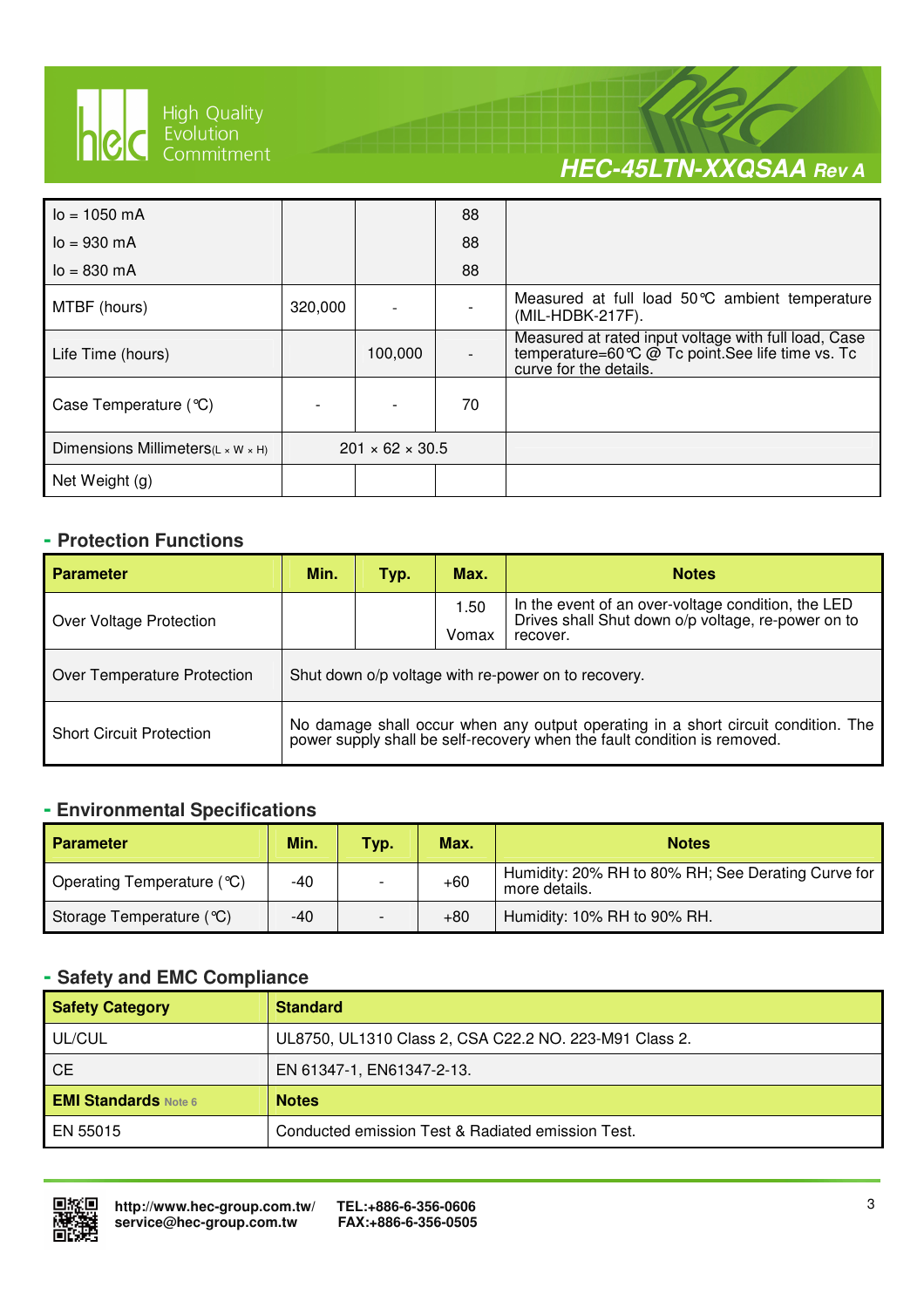

 $\overline{a}$ 

# **HEC-45LTN-XXQSAA Rev A**

| EN 61000-3-2         | Harmonic current emissions.                                                |
|----------------------|----------------------------------------------------------------------------|
| EN 61000-3-3         | Voltage fluctuations & flicker.                                            |
| FCC Part 15          | FCC 47 CFR Part 15 Subpart B, ICES-003 Issue 4 ANSI C63.4-2003             |
| <b>EMS Standards</b> | <b>Notes</b>                                                               |
| EN 61000-4-2         | Electrostatic Discharge (ESD): 8 KV air discharge, 4 KV contact discharge. |
| EN 61000-4-3         | Radio-Frequency Electromagnetic Field Susceptibility Test-RS.              |
| EN 61000-4-4         | Electrical Fast Transient / Burst-EFT: Level 2, Criteria A.                |
| EN 61000-4-5         | Surge Immunity Test: AC Power Line: line to line 1 KV.                     |
| EN 61000-4-6         | Conducted Radio Frequency Disturbances Test-CS.                            |
| EN 61000-4-8         | Power Frequency Magnetic Field Test.                                       |
| EN 61000-4-11        | Voltage Dips.                                                              |
| EN 61547             | Electromagnetic Immunity Requirements Applies To Lighting Equipment.       |

### **Notes:**

1. Normal input voltage range 100~277Vac.

2. Measured at input 220V with a full load.

3. All specifications are typical at 25 °C unless otherwise stated.

4. Constant current operation region is preferably 60%~100% rated output voltage. This is the suitable operation region for LED related applications, but please reconfirm special electrical requirements for some specific system design.

- 5. Derating may be needed under low input voltages. Please check the static curve for more details.
- 6. The power supply is considered as a component that will be operated in combination with final equipment. Since EMC performance will be affected by the complete installation, the final equipment manufacturers must re-qualify EMC Directive on the complete installation again

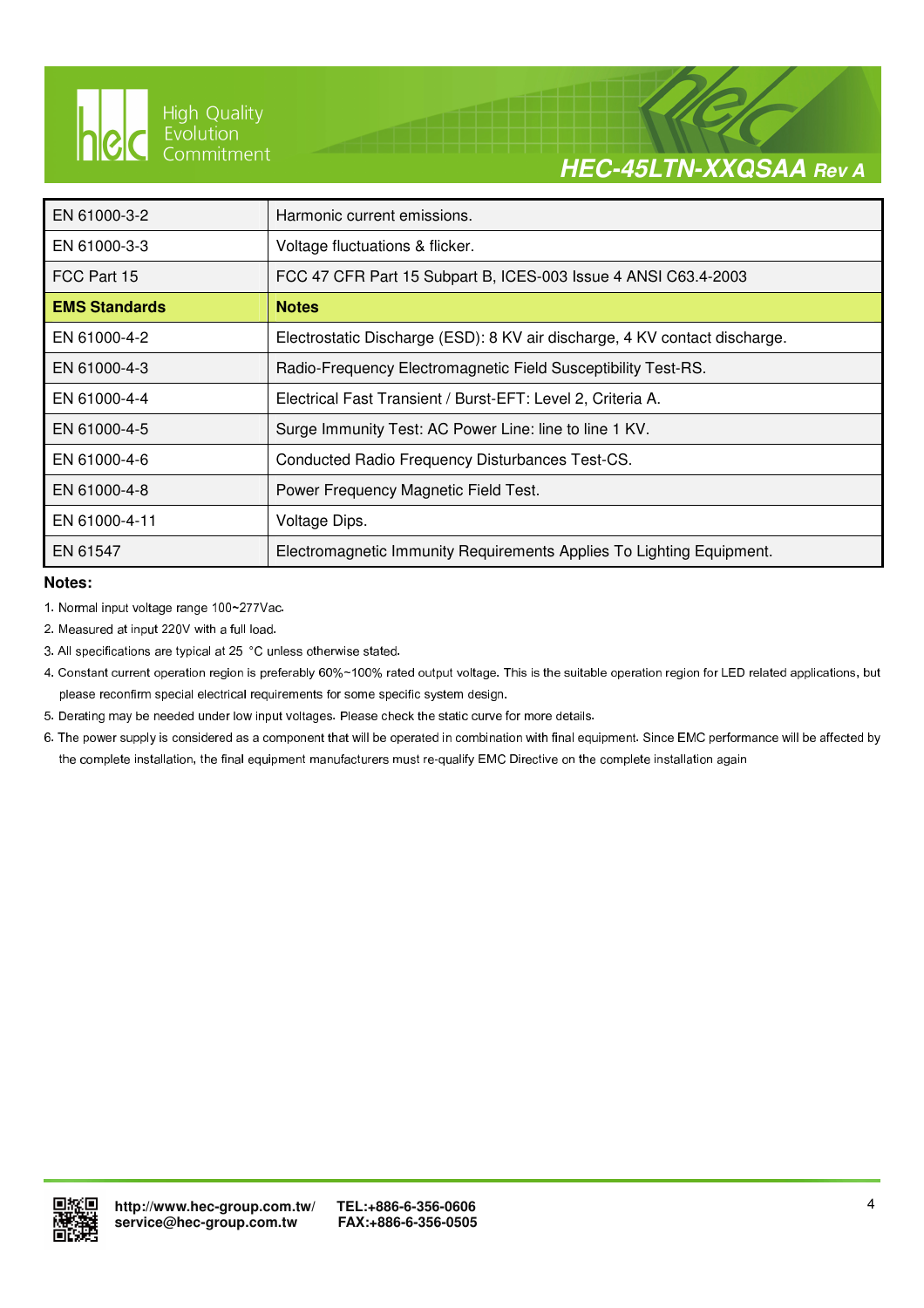

**HEC-45LTN-XXQSAA Rev A**

## **E. Electronic Curve**

## **- Derating Curve**  $\qquad$  **- Static Curve**



 $\overline{a}$ 

## - Power Factor Characteristics Curve **- Efficiency Characteristics Curve**

### Power Factor vs. Output Voltage  $-120$ Vac  $-220$ Vac  $-277V$ ac  $1.00$ 0.95  $0.90$ 붙 0.85  $0.80$ 0.75 0.70 75% 80% 85% 90% 95% 100% Output Voltage



Input Voltage (V)



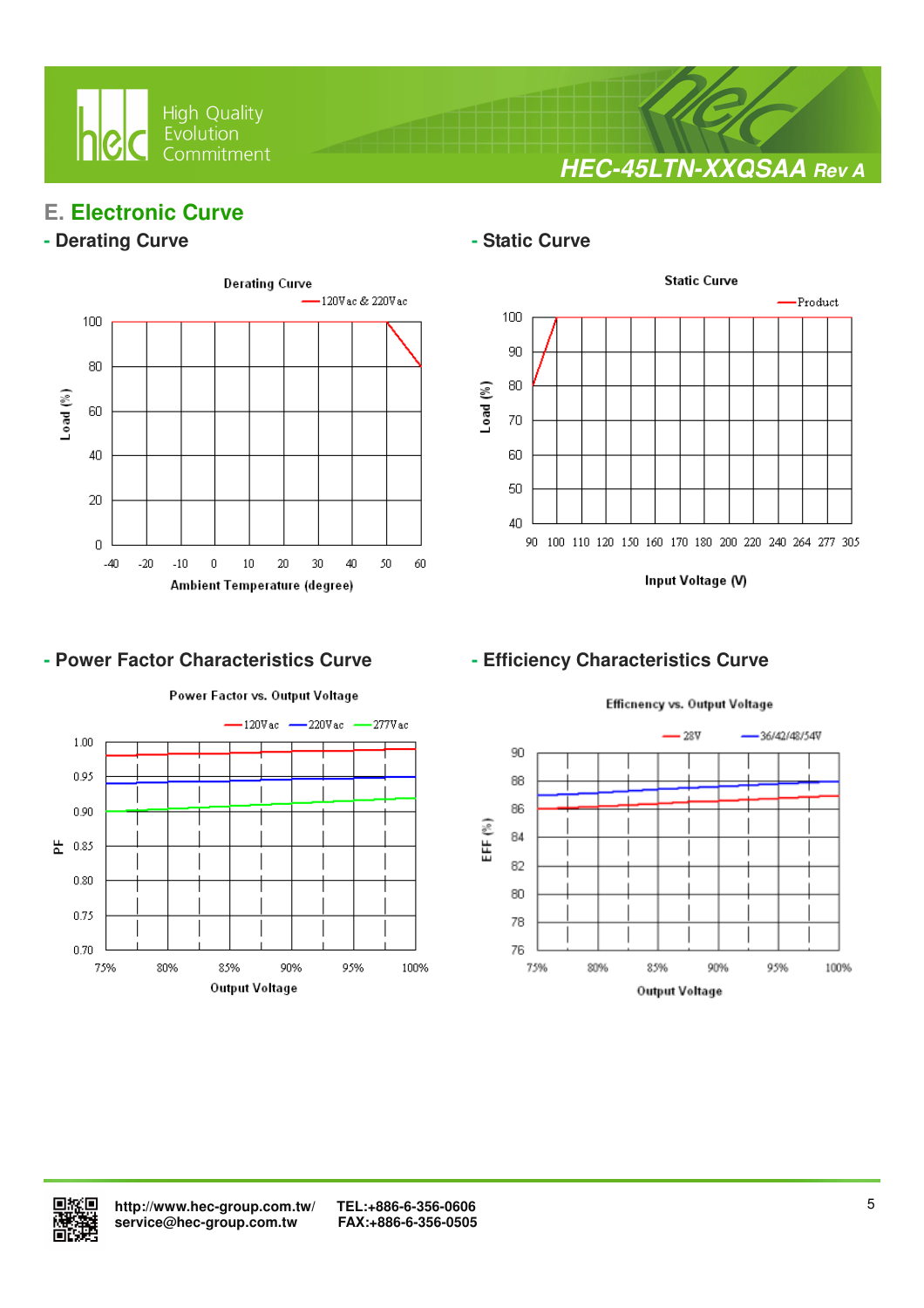

## **- Life Time vs. Case Temperature Curve**



## **F. Mechanical Outline**





 **http://www.hec-group.com.tw/ TEL:+886-6-356-0606**  service@hec-group.com.tw